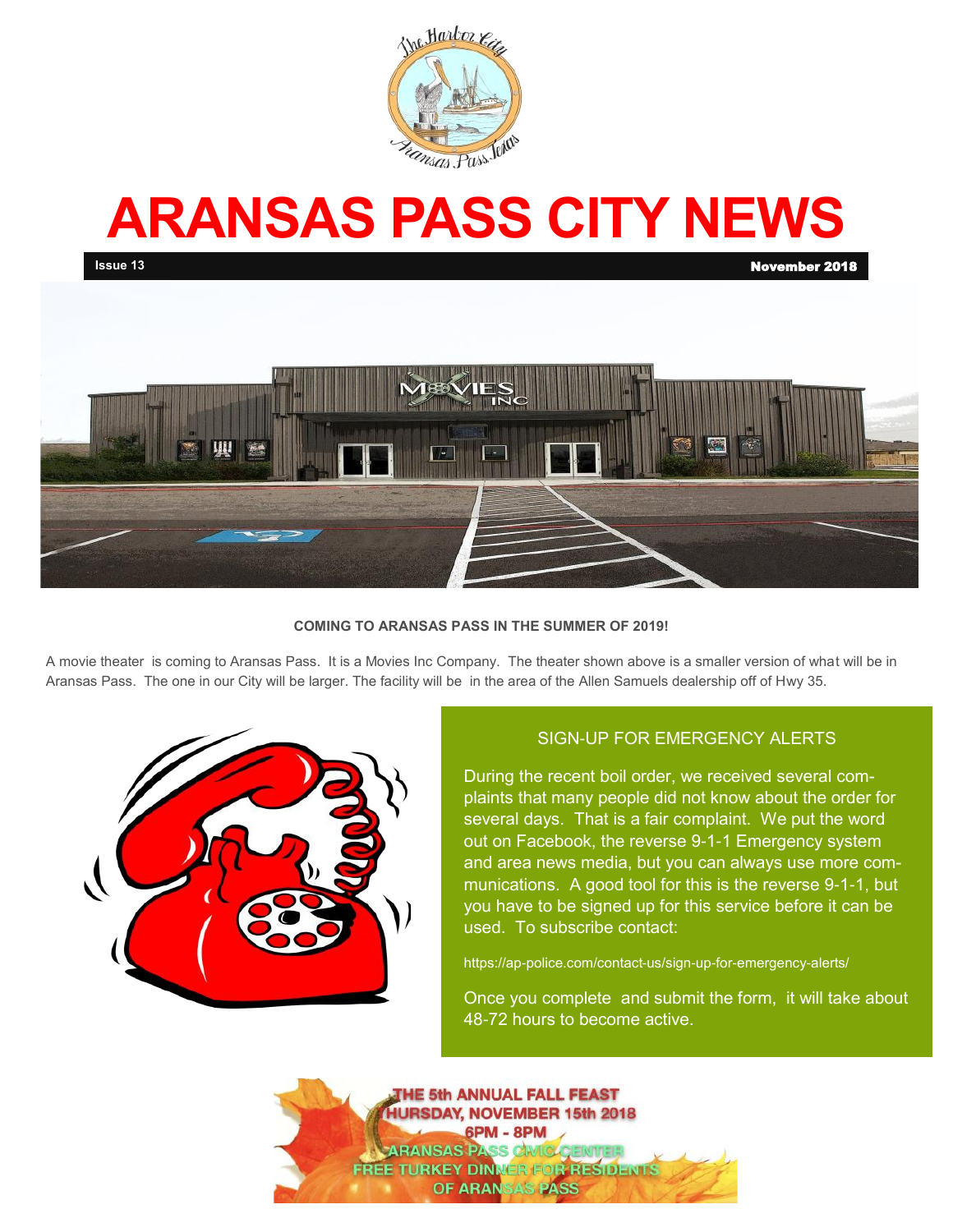

# **WORK ON THE CONN BROWN ENVI-RONMENTAL ISSUES IS WELL UN-DERWAY**

For many years significant development has been discouraged at the Beautiful Conn Brown Harbor because of environmental problems dating back to the shrimp boat days. It got to the point where several years ago, the Texas General Land Office (GLO) put liens on most of Conn Brown until the City corrected the environmental issues. The current Mayor and Council pinpointed the three problems, with Texas Commission on Environmental Quality (TCEQ) input. Three main problem areas were identified. Then the City hired an engineering firm to oversee the remediation process. The three major problem areas are: 1. The old Gulf King site, off Huff Street. Work at this location is essentially complete. 2. The Coastline Site, near the large green tanks. This problem area is nearing completion. In the picture above, these men are working at the Coastline site. 3. Finally, there is the old JBS site, located on Bigelow. This site is requiring most of our attention, but measureable progress is being made. Barring unforeseen developments, we are a few months away from all the three worksites being completed. Conn Brown has been called the last undeveloped piece of public property on the Coastal Bend. If all goes as planned, that can begin to change within this Fiscal Year.

# **Why Was The Recent Boil Order Necessary?**

The recent Boil Order (which was lifted on October 18th) came on the heels of unprecedented amounts of rain. When The City's elevated water tower collapsed during Hurricane Harvey we were forced to use the ground storage tanks as our water source. However, without the water pressure that comes with an elevated tank, were are required to use pumps to distribute water from the ground storage tanks throughout the City. When we have a power failure these pumps stop operating and water stops flowing creating the need for a boil order. And that is what happened. There was a power failure. We immediately tested the water and it was OK, but working with the State Environmental Quality Department, it was decided to issue the Boil Order as a precaution. We are working with FEMA to get some emergency generators here in the event it happens again. These are huge generators that have to be delivered by 18 wheeler trucks. By the way, when the elevated water tank is completed the pumps will not be needed.



THE FINAL DRAFT OF THE CITY'S **FIRST COMPREHENSIVE PLAN AND ITS RELATED DOCUMENTS ARE AVAILABLE FOR PUBLIC VIEWING** ON THE DEVELOPMENT SERVICES PAGE **AT THE CITY WEBSITE**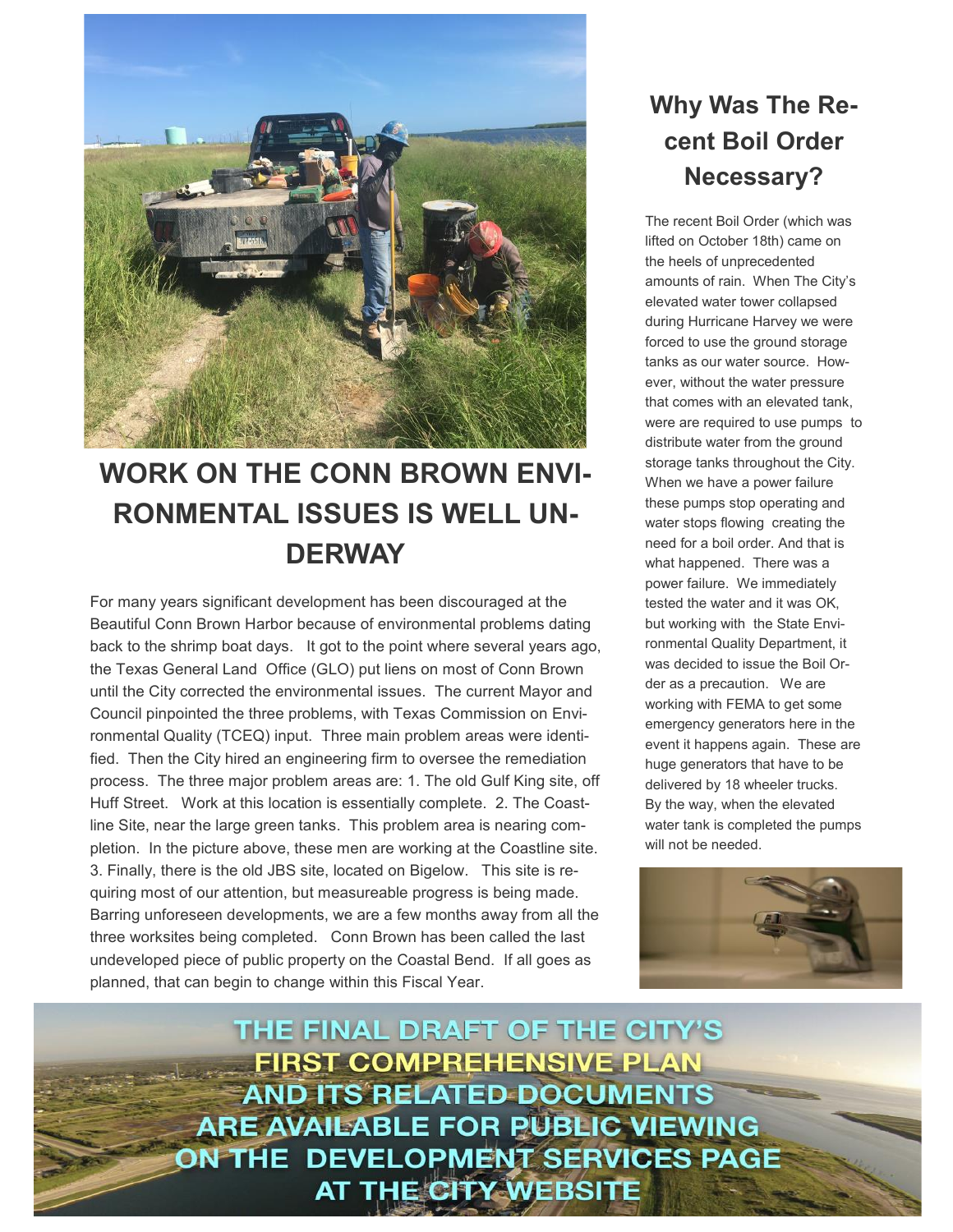## **HOW YOU CAN HELP WITH THE CITY DRAINAGE PROBLEM**

There are some important things citizens can do right now that will help the City drainage problem. First, when mowing the lawn, do not shoot the grass clippings into the street. They will cause storm drains to clog and could cause sanitary sewers to back-up into homes. See picture below taken here in town. After this picture was taken an out -of-town lawn service was seen blowing large amounts of grass clippings onto a city Street. They were asked to sweep them up. Secondly, when you see a storm drain covered with debris, call City Hall, or , if not too excessive, feel free to remove the debris.





## **THE EXCESSIVE RAIN IS PUTTING A STRAIN ON OUR OLD AND OVERBURDENED DRAINAGE SYSTEM**

The backyard shown above is one of the calls received. This happened all over town. Extraordinary, if not biblical-like rains seem to be occurring every year. In 2016 a major weather event caused massive flooding. Of course, we had Hurricane Harvey in 2017 with its immense amount of moisture and resulting floods. In 2018, the heavy rains started earlier this year and returned in September and October. Complaints about flooded yards, flooded streets and sometimes, backed up sewers start pouring into City Hall after a major rain event. However, the ground has been saturated, so there is no place for the water to go, but higher. Remember, the highest point in the city is 23 feet with the average citywide being 16 feet. **It is important to realize that the size of these remarkable storms often times make it impossible to control drainage even with the best of systems.** They can overpower our drainage system. The City is taking steps to start a city-wide drainage study. One has never been done here. This will allow us to locate, prioritize and put a price tag on the trouble spots. In sum, citywide drainage is one of those situations faced by many cities. It took Aransas Pass decades to get to this point where repairs and improvements can't be delayed any longer; and it will take many years to solve these problems, **but it can be done.** For an explanation of the City's drainage system you may want to watch a short video on the City Webpage. Search for "informational videos" then click on "How Our Storm Drainage System Works" **UPDATE: After the drainage study is complete, we are working with FEMA to assist with repairing the Hurricane Harvey related drainage system damage.**